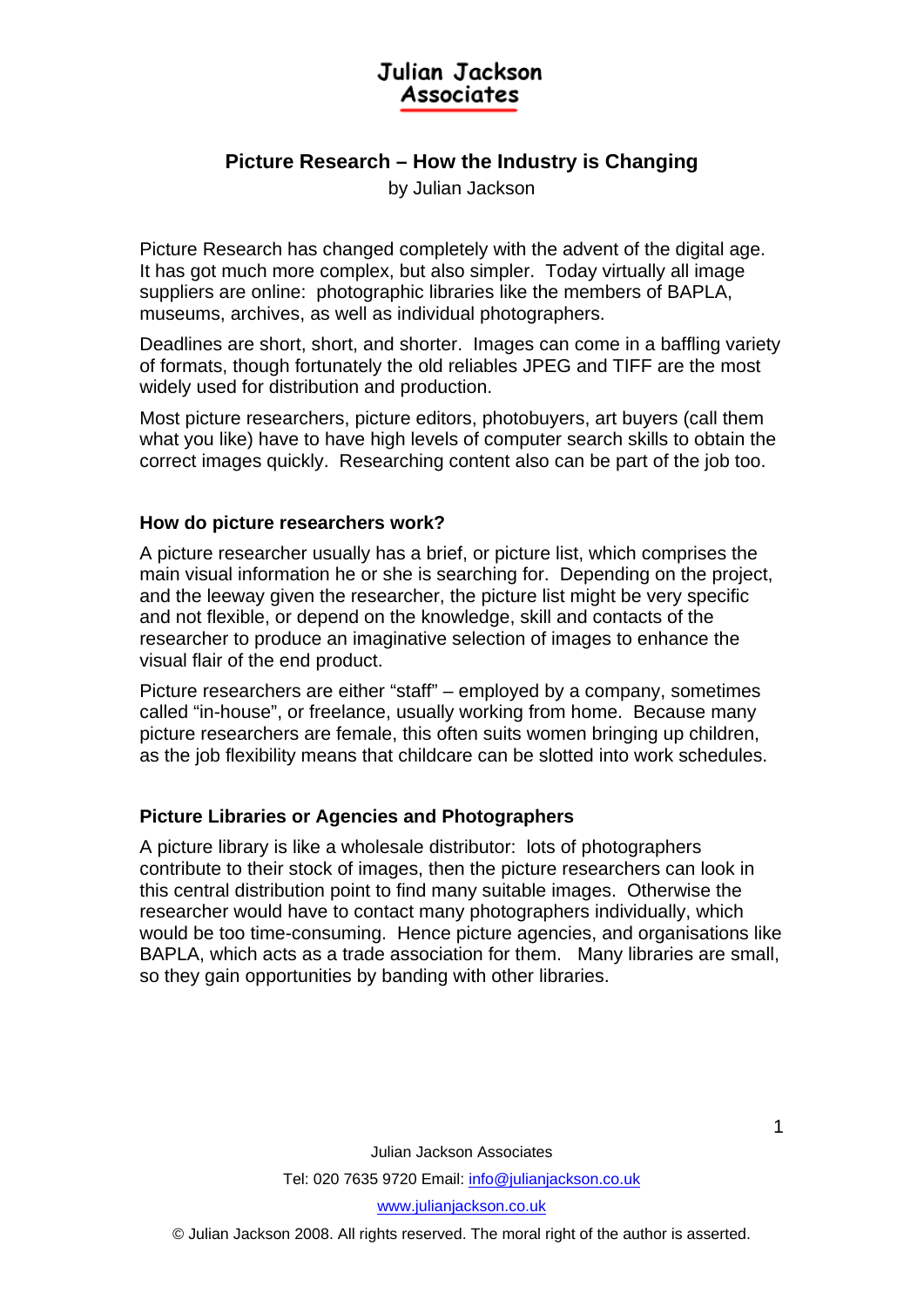# Julian Jackson Associates

#### **Giant content aggregators versus specialist sources**

Until 1995, when Gettyimages was formed, the photolibrary industry consisted mostly of small "cottage industry" image suppliers based in one country. The twin drivers: technological advance, and the globalisation of the industry by the two "majors" – Getty and Corbis - buying up collections so they were able to present very large and wide subject matter changed the face of the industry. Between them, they have about 50% of the global image market.

Below them are many medium-sized suppliers, and a myriad of smaller producers, often specialising in a particular subject, for example sport, food or military history. The more adept researchers will not just go "one-stop shopping" but look around for the most appropriate suppliers. Specialists pride themselves on their particular knowledge of their field so their greater insight may be vital to the success of the project. For example, a book on horticulture might need correct botanical names as part of the captions.

#### **How to 'buy' a picture**

Actually, you don't. Really you are 'renting' them. The image actually belongs to the copyright holder – which is probably the photographer, but could be the picture library. Picture Researchers licence the use of the image in a project – for example, a book, for a fee. They don't *own the image at all*.

## **Different kinds of Rights**

Pictures are licenced in several different ways.

1) Rights Managed (RM)

This is the traditional way of using images – each particular use is paid for separately; for example  $\frac{1}{2}$  page use in a book with a UK-only print run of 10,000 would have a certain fee; if the image was also needed by the publisher's marketing department to advertise the book on the internet, then a further fee would be payable. Some end-users feel this is unneccessarily complex and time consuming. Many photographers and agencies feel it is fair because it maximises revenue as each usage must be negotiated and paid for.

2) Royalty Free (RF)

This is a licence which you pay once, and then have almost unlimited use of the image, with certain preconditions. The advantage of this is that the user can reuse this image many times but only pay once. The disadvantage is that not all images are licenced as RF – many are too valuable so are only

Julian Jackson Associates

Tel: 020 7635 9720 Email: info@julianjackson.co.uk

www.julianjackson.co.uk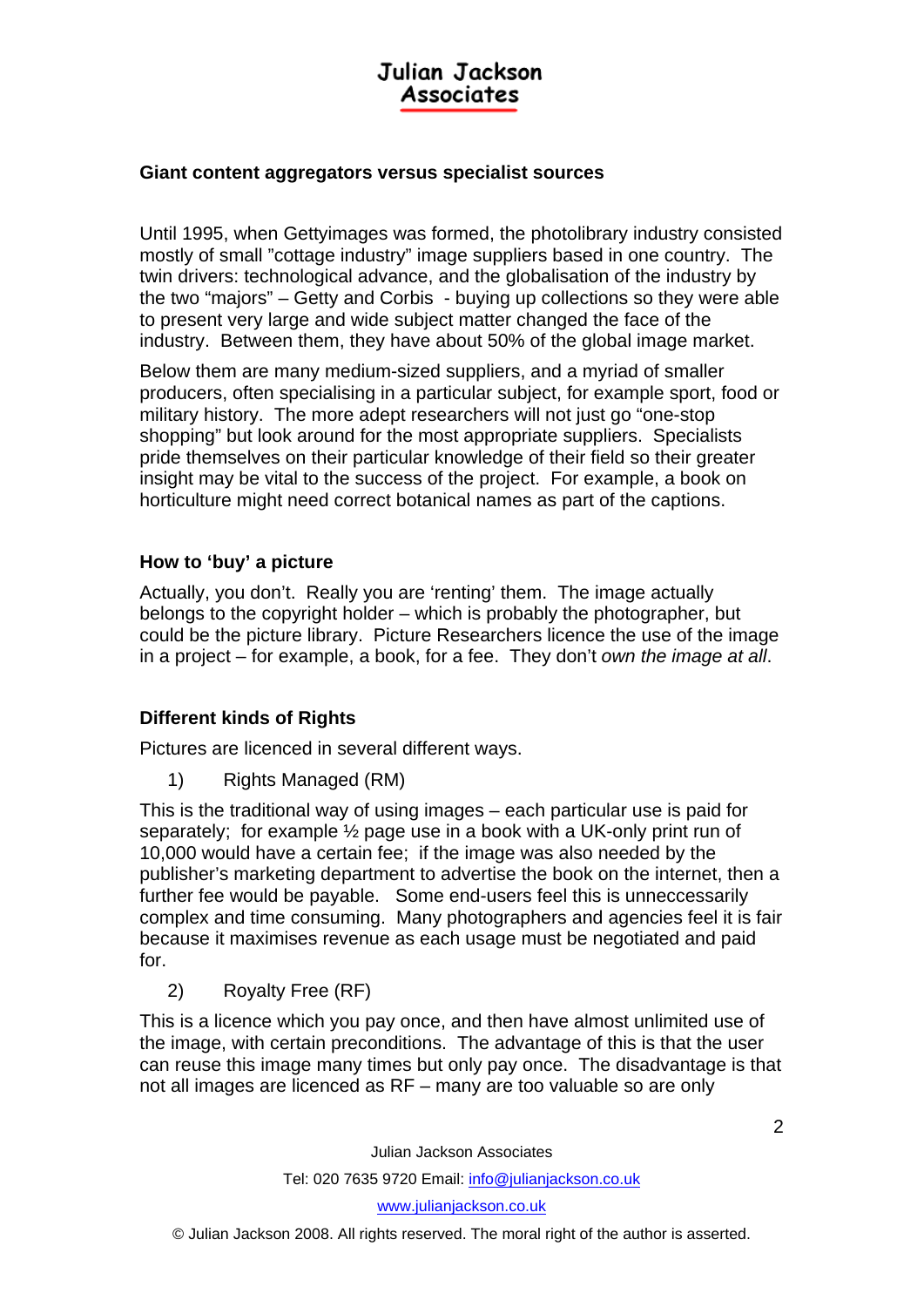available as RM.

3) Microstock

This has grown up very suddenly in the last couple of years. Microstock is really the cheap end of the RF market, supplied mostly by non-professional photographers, with fees as low as US\$1. Although it is aimed at buyers who would not be able to pay the much higher fees for RM or RF images: websites, ezines, school newspapers, etc, the pressure is on as the higher end microstock can be used by publishers more cheaply than RM or RF images. It is not clear at present how this will affect the industry but some commentators are worried that it will drive prices down across the board.

4) Free images

Researchers are often asked to obtain "free" images. These come in two categories: images given out by tourist boards and PR companies for promotional purposes, and "Public Domain" images which are out of copyright: all NASA's images are free, and so are many old images whose copyright has expired.

However, you get what you pay for. Often obtaining images for free wastes more researcher time than paying for a professional service. This is where the researcher's skill and judgement comes in, balancing fees and time to ensure the best value is incorporated into the project.

## **Orphan Works**

An orphan work is a copyrighted work where the copyright holder has not been able to be traced. This subject has raised controversy within the image industry, with some suppliers wanting to be able to use Orphan works cheaply, while others (particularly photographers) feel that this is a way of stiffing them out of their rightful fees. In digital images the copyright owner is often missing, through accident or design, and this could facilitate a form of theft. Various legislatures are trying to grapple with the dilemma of ensuring images can be used, without penalising the creative personalities who originated them.

> Julian Jackson Associates Tel: 020 7635 9720 Email: info@julianjackson.co.uk www.julianjackson.co.uk